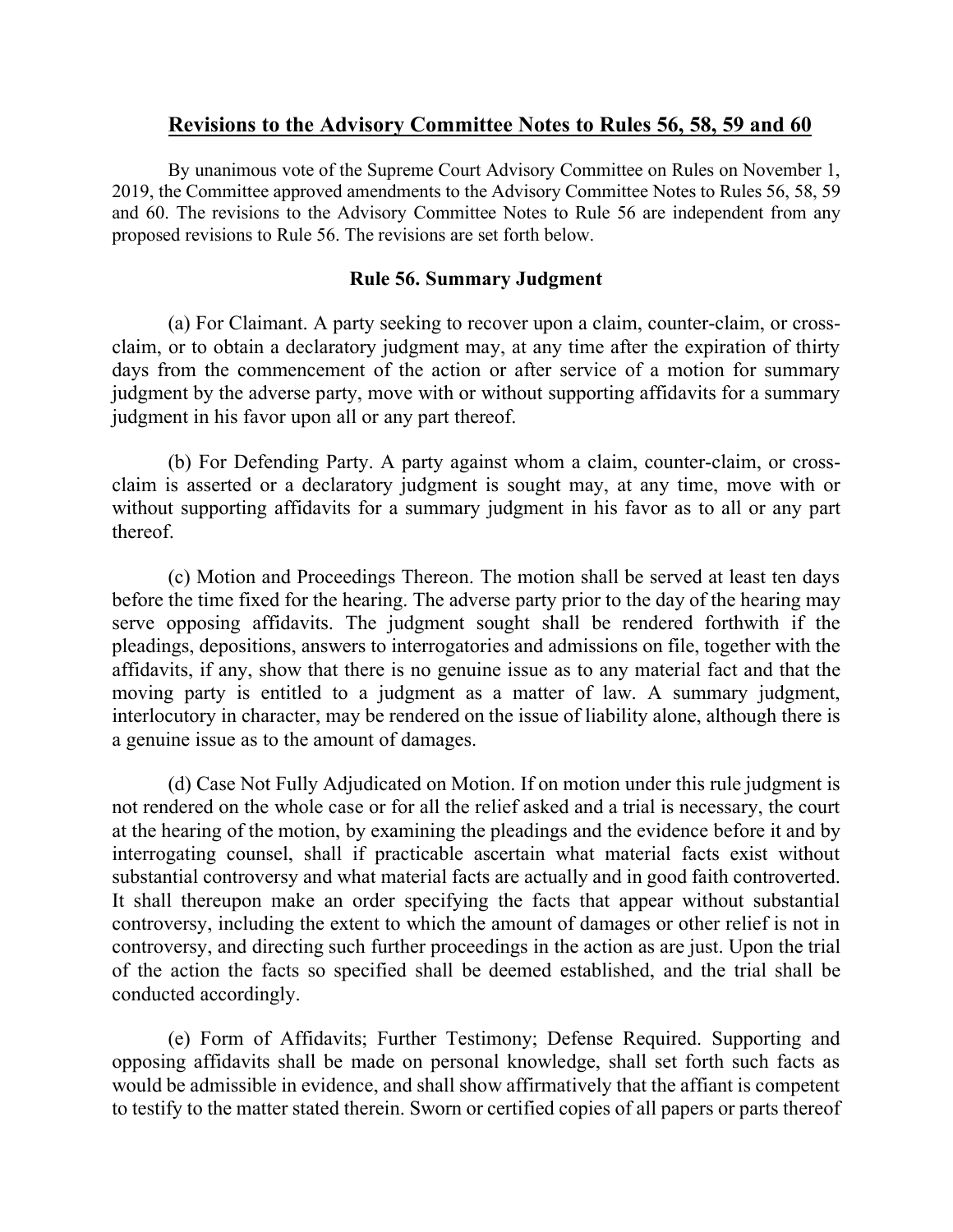referred to in an affidavit shall be attached thereto or served therewith. The court may permit affidavits to be supplemented or opposed by depositions, answers to interrogatories, or further affidavits. When a motion for summary judgment is made and supported as provided in this rule, an adverse party may not rest upon the mere allegations or denials of his pleadings, but his response, by affidavits or as otherwise provided in this rule, must set forth specific facts showing that there is a genuine issue for trial. If he does not so respond, summary judgment, if appropriate, shall be entered against him.

(f) When Affidavits Are Unavailable. Should it appear from the affidavits of a party opposing the motion that he cannot for reasons stated present by affidavit facts essential to justify his opposition, the court may refuse the application for judgment or may order a continuance to permit affidavits to be obtained or depositions to be taken or discovery to be had or may make such order as is just.

(g) Affidavits Made in Bad Faith. Should it appear to the satisfaction of the court at any time that any of the affidavits presented pursuant to this rule are presented in bad faith or solely for the purpose of delay, the court shall forthwith order the party employing them to pay to the other party the amount of the reasonable expenses which the filing of the affidavits caused him to incur, including reasonable attorney's fees, and any offending party or attorney may be adjudged guilty of contempt.

(h) Costs to Prevailing Party When Summary Judgment Denied. If summary judgment is denied the court shall award to the prevailing party the reasonable expenses incurred in attending the hearing of the motion and may, if it finds that the motion is without reasonable cause, award attorneys' fees.

#### *Advisory Committee Notes*

*It is important to distinguish between a Rule 56 motion for summary judgment, a Rule 12(b)(6) motion to dismiss for failure to state a claim, and a Rule 12(c) motion for judgment on the pleadings. When ruling on a Rule 56 motion for summary judgment, the trial court may "pierce the pleadings" and consider extrinsic evidence, such as affidavits, depositions, answers to interrogatories, and admissions. When ruling on a Rule 12(b)(6) motion to dismiss for failure to state a claim, the trial court may not "pierce the pleadings" and shall only consider the allegations contained in the pleading asserting the claim. Similarly, when ruling on a Rule 12(c) motion on the pleadings, the trial court shall only consider the allegations within the pleadings. If matters outside the pleadings are presented to and considered by the trial court in connection with a motion for judgment on the pleadings or a motion to dismiss for failure to state a claim, the trial court must treat the motion as one for summary judgment and give all parties a reasonable opportunity to respond accordingly present pertinent material. See M.R.C.P. 12(b) and (c).; Huff-Cook, Inc. v. Dale, 913 So. 2d 988, 992 (Miss. 2005). If the trial court converts a Rule 12 motion into a Rule 56 motion, the trial court must give the parties notice of the motion's changed*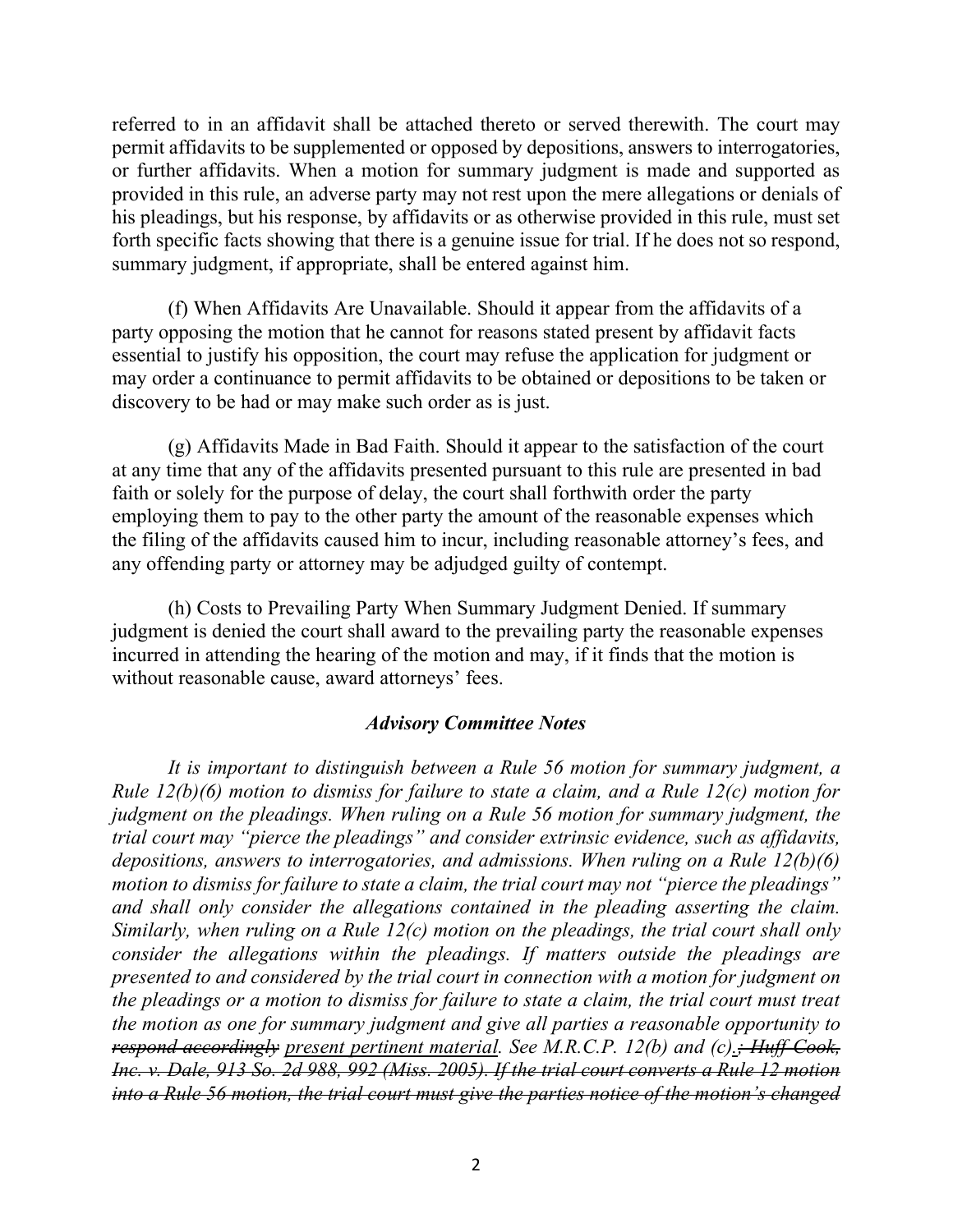*status and at least ten days' notice of its intent to conduct a summary judgment hearing on a date certain. See Dale, 913 So. 2d at 988. A trial court's failure to give proper notice constitutes reversible error. See Palmer v. Biloxi Reg'l Med. Ctr., Inc., 649 So. 2d 179, 183 (Miss. 1994).*

*A trial court need not make findings of fact when ruling on a motion for summary judgment because "a Rule 56 summary judgment hearing is not an action 'tried upon the facts without a jury' so as to trigger Rule 52 applicability." See Harmon v. Regions Bank, 961 So. 2d 693, 700 (Miss. 2007). See also Uniform Rules of Circuit and County Court Practice. Movant must do more than simply state a meritorious defense.* 

*Pursuant to Rule 78, oral hearing on a motion for summary judgment is not necessary where such hearing is dispensed with by court order or rule.* 

*Although the Court has held that an affidavit is not always required to obtain relief under Rule 56(f), a party must "present specific facts why he cannot oppose the motion" and must specifically demonstrate "how postponement of a ruling on the motion will enable him, by discovery or other means, to rebut the movant's showing." Howarth v. M & H Ventures, LLC, 237 So. 3d 107, 113 (Miss. 2007).*

[Advisory Committee Note adopted effective July 1, 2014; amended effective \_\_\_\_\_\_\_\_\_.]

## **Rule 58. Entry of Judgment**

Every judgment shall be set forth on a separate document which bears the title of "Judgment." However, a judgment which fully adjudicates the claim as to all parties and which has been entered as provided in M.R.C.P. 79(a) shall, in the absence of prejudice to a party, have the force and finality of a judgment even if it is not properly titled. A judgment shall be effective only when entered as provided in M.R.C.P. 79(a).

[Amended effective July 1, 2001; amended effective May 27, 2004 to address finality of improperly titled judgment.]

### *Advisory Committee Historical Note*

Effective July 1, 1994, a new Rule 58 was adopted. 632-635 So.2d XXXII-XXXIII (West Miss. Cases 1994).

### *Advisory Committee Notes*

*The "entry" of the judgment is the ministerial notation of the judgment by the clerk of the court pursuant to Rules 38 58 and 79(a); however, it is crucial to the effectiveness of the judgment and for measuring time periods for appeal and the filing of various motions.* 

*The date of entry of judgment is significant because certain post-trial motions must be filed within 10 days after entry of judgment. They include: (i) a motion for j.n.o.v. pursuant to M.R.C.P.*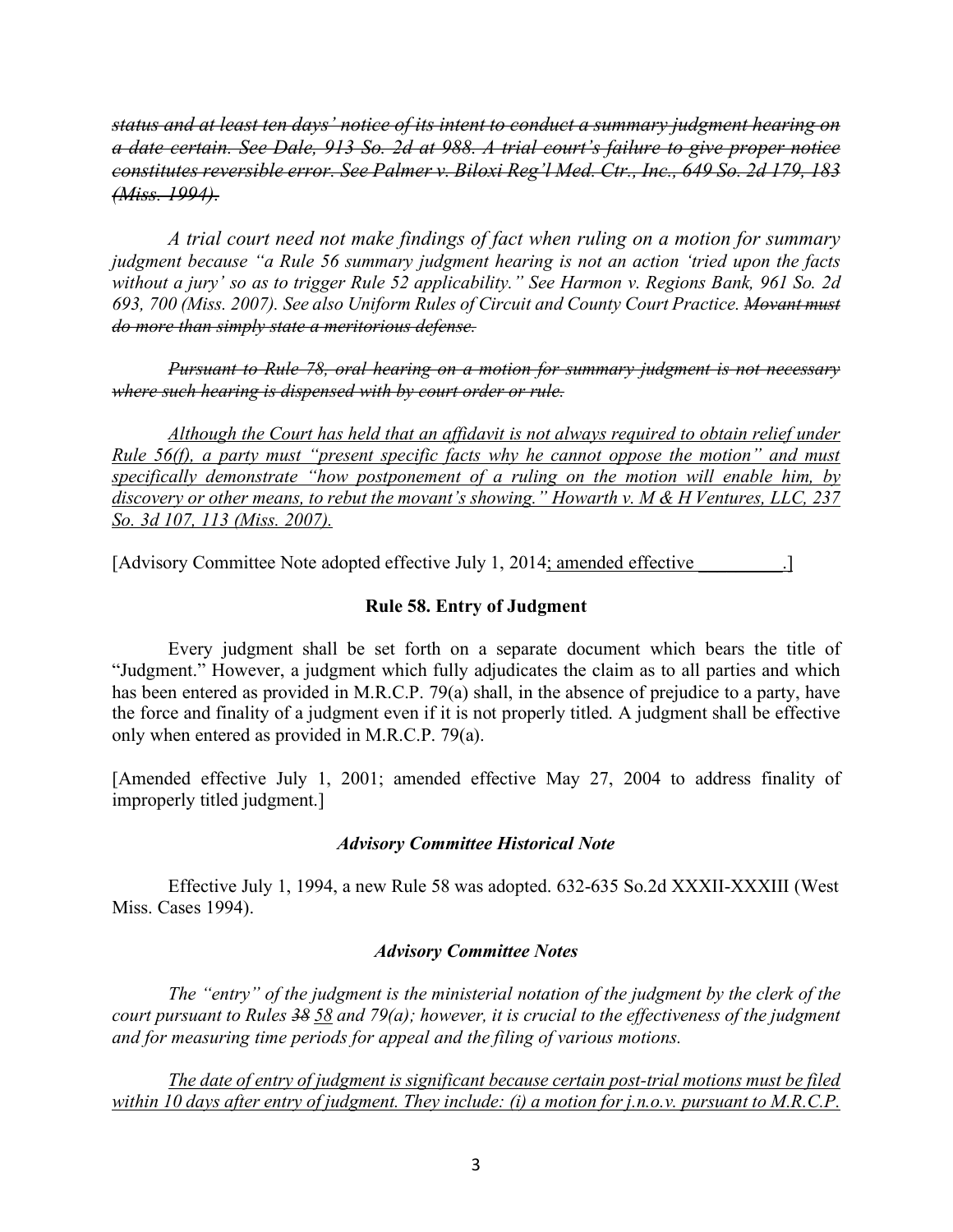*50(b); (ii) a motion to amend findings or make additional findings of fact pursuant to M.R.C.P. 52(b); (iii) a motion for new trial pursuant to M.R.C.P. 59; and (iv) a motion to alter or amend the judgment pursuant to M.R.C.P. 59(e). The trial court may not extend the 10-day period in which to file these post-trial motions. M.R.C.P. 6 (b). The time in which certain Rule 60(b) motions must be made also begins after entry of judgment.*

*In addition, M.R.A.P. 4(a) provides that a notice of appeal from a final judgment in chancery court or circuit court (one that resolves all claims among all parties) shall be filed within 30 days after entry of judgment. If a party files: (i) a motion for j.n.o.v. pursuant to M.R.C.P. 50(b); (ii) a motion to amend findings or make additional findings of fact pursuant to M.R.C.P. 52(b); (iii) a motion for new trial pursuant to M.R.C.P. 59; and (iv) a motion to alter or amend the judgment pursuant to M.R.C.P. 59(e); or (v) a motion for relief pursuant to M.R.C.P. 60 within 10 days after entry of judgment, the time for appeal runs from the entry of the order disposing of the last such outstanding motion rather than the entry of judgment. See M.R.A.P. 4(d).*

[Advisory Committee Note adopted effective July 1, 2014, amended effective \_\_\_\_\_\_.]

# **Rule 59. New Trials; Amendments of Judgment**

**(a) Grounds.** A new trial may be granted to all or any of the parties and on all or part of the issues (1) in an action in which there has been a trial by jury, for any of the reasons for which new trials have heretofore been granted in actions at law in the courts of Mississippi; and (2) in an action tried without a jury, for any of the reasons for which rehearings have heretofore been granted in suits in equity in the courts of Mississippi.

On a motion for a new trial in an action without a jury, the court may open the judgment if one has been entered, take additional testimony, amend findings of fact and conclusions of law or make new findings and conclusions, and direct the entry of a new judgment.

**(b) Time for Motion.** A motion for a new trial shall be filed not later than ten days after the entry of judgment.

**(c) Time for Serving Affidavits.** When a motion for new trial is based upon affidavits they shall be filed with the motion. The opposing party has ten days after service to file opposing affidavits, which period may be extended for up to twenty days either by the court for good cause shown or by the parties' written stipulation. The court may permit reply affidavits.

**(d) On Initiative of Court.** Not later than ten days after entry of judgment the court may on its own initiative order a new trial for any reason for which it might have granted a new trial on motion of a party. After giving the parties notice and an opportunity to be heard on the matter, the court may grant a timely motion for a new trial for a reason not stated in the motion. In either case, the court shall specify in the order the grounds therefor.

**(e) Motion to Alter or Amend a Judgment.** A motion to alter or amend the judgment shall be filed not later than ten days after entry of the judgment.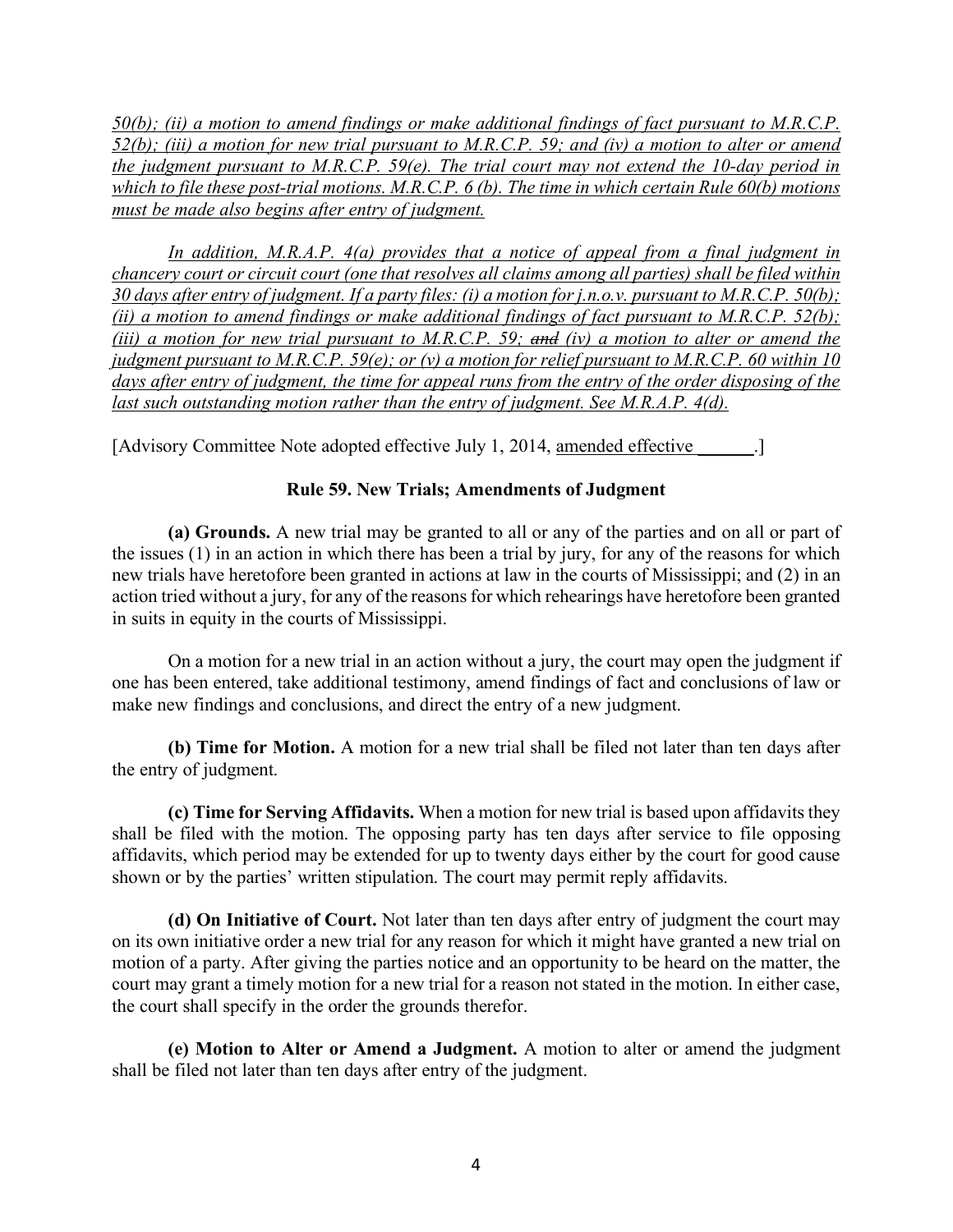[Amended effective July 1, 1997.]

#### *Advisory Committee Historical Note*

*Effective July 1, 1997, Rule 59(b), (c) and (e) were amended to clarify that motions for a new trial and accompanying affidavits, and motions to alter or amend a judgment, must be filed not later than ten days after entry of judgment. 689 So. 2d XLIX (West Miss. Cases).* 

#### *Advisory Committee Notes*

*In jury trials, the trial court may grant a new trial based upon a prejudicial error by the court in the admission or exclusion of evidence, an error in the jury instructions, prejudicial comments by the judge or attorneys, a finding that the verdict is against the great weight of the evidence, a finding that the jury's verdict is the result of passion, prejudice or bias, or any grounds upon which new trials were granted in actions at law prior to the adoption of these rules. A trial court's ruling on a motion for new trial is reviewed for abuse of discretion.* 

*Although "[i]t is clearly better practice to include all potential assignments of error in a motion for new trial,...when the assignment of error is based on an issue which has been decided by the trial court and duly recorded in the court reporter's transcript, such as the omission or exclusion of evidence, [the appellate court] may consider it regardless of whether it was raised in the motion for new trial."* See Kiddy v. Lipscomb*, 628 So. 2d 1355, 1359 (Miss. 1993).* 

*The rule does not authorize a motion for reconsideration after entry of judgment. If a motion is mislabeled as a motion for reconsideration and was filed within ten days after the entry of judgment, the trial court should treat such motion as a post-trial motion to alter or amend the judgment pursuant to M.R.C.P. 59(e).* Boyles v. Schlumberger Tech. Corp.*, 792 So. 2d 262, 265 (Miss. 2001). A party moving to alter or amend the judgment "must show: (i) an intervening change in controlling law, (ii) availability of new evidence not previously available, or (iii) need to correct a clear error of law to prevent manifest injustice."* See Brooks v. Robertson*, 882 So. 2d 229, 233 (Miss. 2004). A motion to alter or amend the judgment is within the trial court's discretion. When a motion is mislabeled as a motion for reconsideration, does not state that it was brought pursuant to Rule 59, and was filed more than ten days after the entry of the final judgment in the case, the trial court should treat such motion as one for relief from a judgment pursuant to Rule 60(b).* See Carlisle v. Allen*, 40 So. 3d 1252, 1260 (Miss. 2010).* 

*A motion for new trial or a motion to alter or amend the judgment made pursuant to M.R.C.P. 59 must be filed within 10 days after entry of the judgment. The trial court has no authority or discretion to extend the 10-day time period. M.R.C.P. 6(b). A timely Rule 59 motion for a new trial or to alter or amend the judgment tolls the time in which to file a notice of appeal; the thirty-day time period in which to file a notice of appeal runs from the entry of the order disposing of the post-trial motion. M.R.A.P. 4(c). If not filed within ten days after entry of the judgment, a Rule 59 motion for a new trial, to alter or amend the judgment, or for reconsideration does not toll the time period in which to file a notice of appeal. M.R.A.P. 4(d);* but see Wilburn v. Wilburn*, 991 So. 2d 1185, 1190-191 (Miss. 2008) (Court refused to address the timeliness of appellant's notice of appeal even though appellant filed a motion to reconsider more than ten days*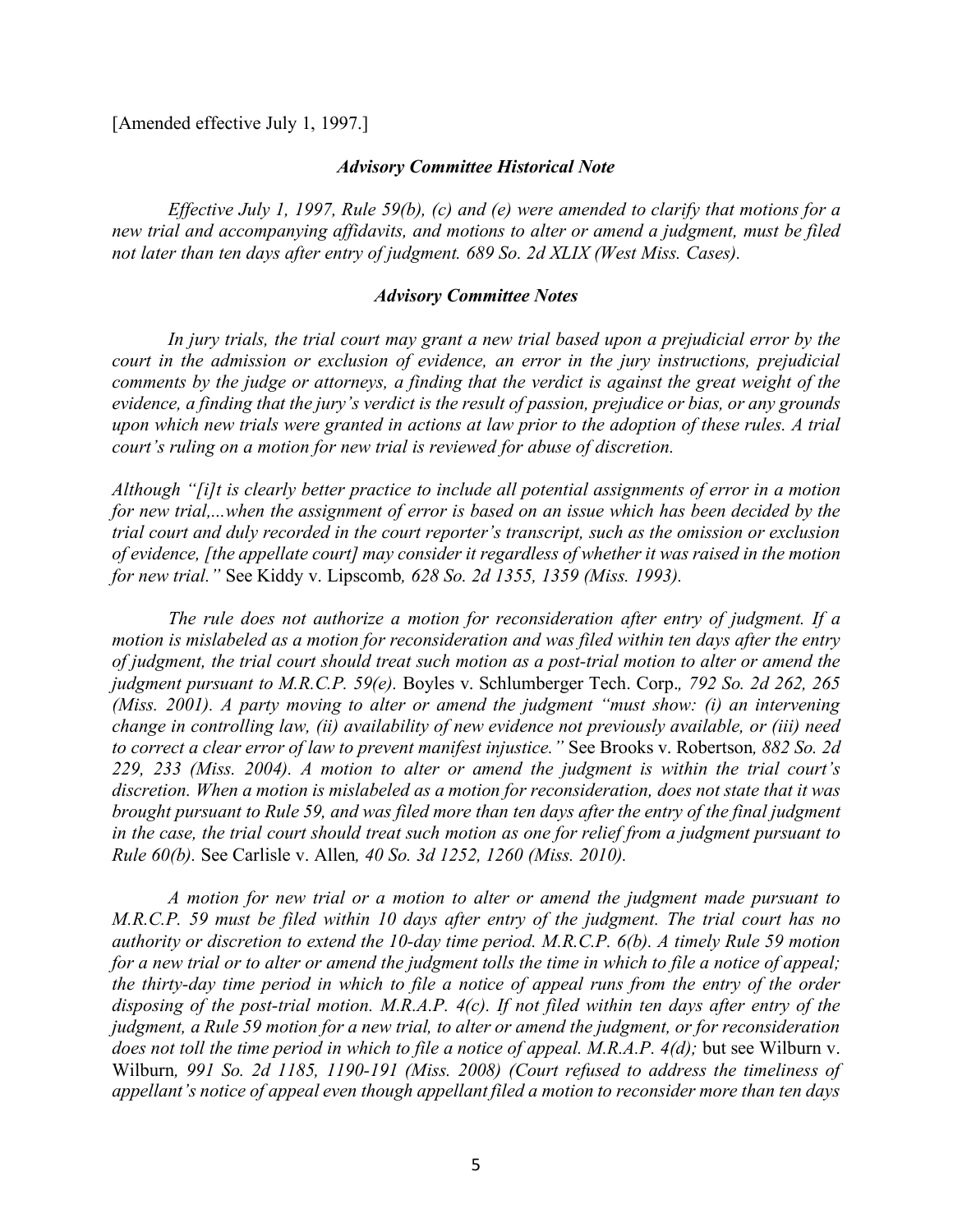*after entry of judgment and did not file a notice of appeal within thirty days after the entry of judgment, noting that the appellee did not object to the untimely motion to reconsider.)* 

*In a case tried without a jury, a party may move the court to amend its findings of fact or make additional findings of fact pursuant to M.R.C.P. 52(b). The motion must be filed within ten days after entry of judgment. Upon a timely motion, the court may amend its findings or make additional findings and amend its judgment accordingly.* 

*A motion for relief from a final judgment pursuant to M.R.C.P. 60(b) is different from a motion to alter or amend the judgment pursuant to M.R.C.P. 59(e) in that a change in the law after entry of final judgment is not an "extraordinary or compelling circumstance" warranting relief pursuant to M.R.C.P. 60(b). See* Regan v. S. Cent. Reg'l Med. Ctr.*, 47 So. 3d 651, 655 (Miss. 2010). Relief pursuant to Rule 60(b)(6) is reserved for cases involving "exceptional and compelling circumstances*" in light of the desire to achieve finality in litigation. See id.

[Advisory Committee Note adopted effective July 1, 2014, amended effective \_\_\_\_\_\_\_\_\_.]

### **Rule 60. Relief from Judgment or Order**

**(a) Clerical Mistakes.** Clerical mistakes in judgments, orders, or other parts of the record and errors therein arising from oversight or omission may be corrected by the court at any time on its own initiative or on the motion of any party and after such notice, if any, as the court orders up until the time the record is transmitted by the clerk of the trial court to the appellate court and the action remains pending therein. Thereafter, such mistakes may be so corrected only with leave of the appellate court.

**(b) Mistakes; Inadvertence; Newly Discovered Evidence; Fraud, etc.** On motion and upon such terms as are just, the court may relieve a party or his legal representative from a final judgment, order, or proceeding for the following reasons:

(1) fraud, misrepresentation, or other misconduct of an adverse party;

(2) accident or mistake;

(3) newly discovered evidence which by due diligence could not have been discovered in time to move for a new trial under Rule 59(b);

(4) the judgment is void;

(5) the judgment has been satisfied, released, or discharged, or a prior judgment upon which it is based has been reversed or otherwise vacated, or it is no longer equitable that the judgment should have prospective application;

(6) any other reason justifying relief from the judgment.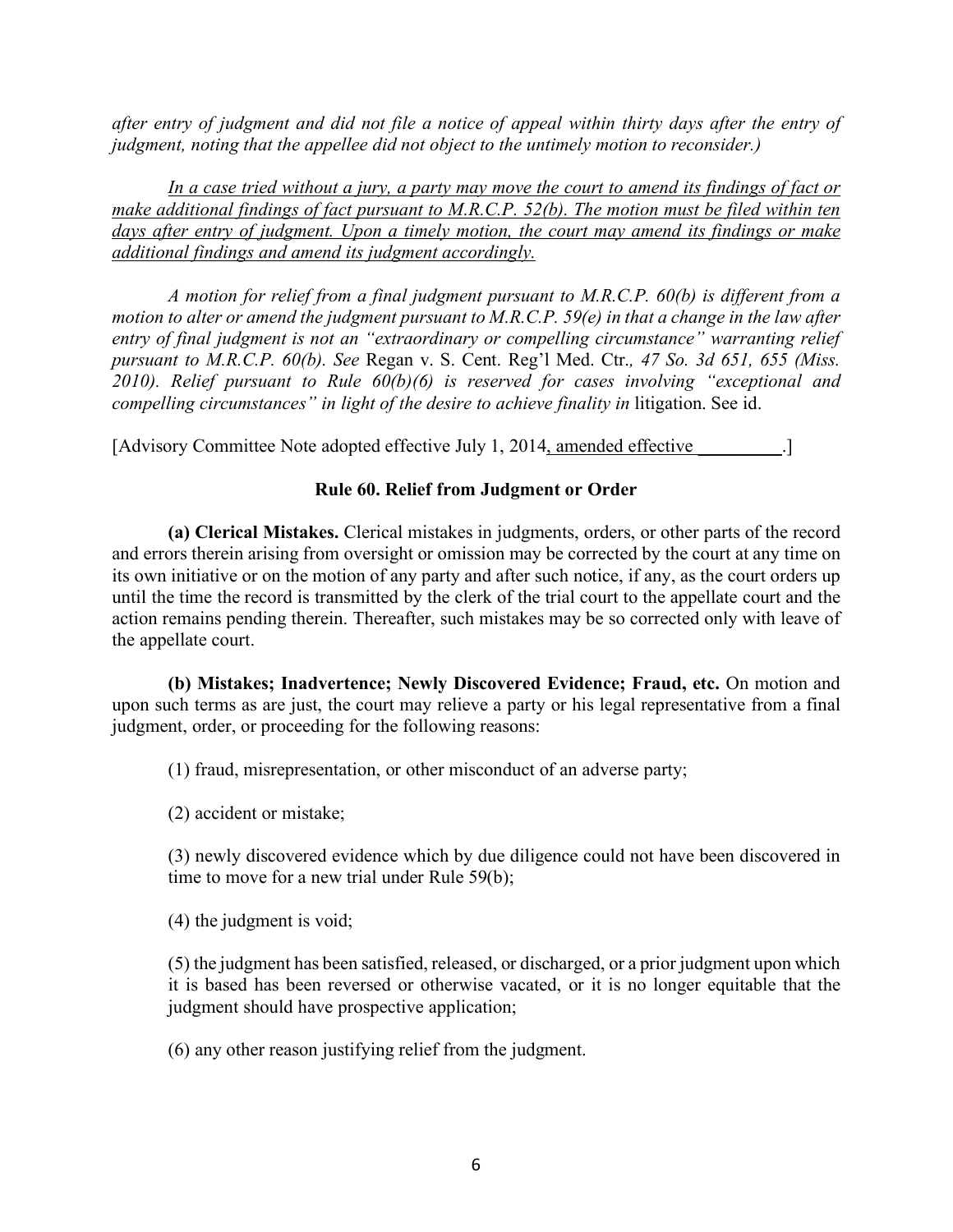The motion shall be made within a reasonable time, and for reasons (1), (2) and (3) not more than six months after the judgment, order, or proceeding was entered or taken. A motion under this subdivision does not affect the finality of a judgment or suspend its operation. Leave to make the motion need not be obtained from the appellate court unless the record has been transmitted to the appellate court and the action remains pending therein. This rule does not limit the power of a court to entertain an independent action to relieve a party from a judgment, order, or proceeding, or to set aside a judgment for fraud upon the court. Writs of coram nobis, coram vobis, audita querela, and bills of review and bills in the nature of a bill of review, are abolished. The procedure for obtaining any relief from a judgment shall be by motion as prescribed in these rules or by an independent action and not otherwise.

**(c) Reconsideration of transfer order.** An order transferring a case to another court will become effective ten (10) days following the date of entry of the order. Any motion for reconsideration of the transfer order must be filed prior to the expiration of the 10-day period, for which no extensions may be granted. If a motion for reconsideration is filed, all proceedings will be stayed until such time as the motion is ruled upon; however, if the transferor court fails to rule on the motion for reconsideration within thirty (30) days of the date of filing, the motion shall be deemed denied.

[Amended effective July 1, 2008, to provide for reconsideration of transfer orders entered on or after that date.]

#### *Advisory Committee Notes*

*The trial court may grant relief from a judgment or order to correct clerical errors pursuant to Rule 60(a), or for other reasons enumerated in Rule 60(b). The trial court may correct clerical errors at any time, but if the case is on appeal and the trial court clerk has transmitted the record to the appellate court, the trial court must obtain leave from the appellate court before correcting any clerical mistakes. Motions for relief from a judgment or order based upon one of the reasons enumerated in Rule 60(b) must be made within a reasonable time, and in some cases, not more than six months after the judgment or order was entered.* 

*Rule 60(a) only authorizes the trial court to correct clerical errors; it does not authorize any changes to the judgment that are substantive and change the effect or intent of the original judgment. See Whitney Nat'l Bank v. Smith, 613 So. 2d 312, 316 (Miss. 1993).* 

*When ruling upon a Rule 60(b) motion, the trial court should balance the litigant's interest in a resolution on the merits of the motion with the desire to achieve finality in litigation. See Stringfellow v. Stringfellow, 451 So. 2d 219, 221 (Miss. 1984). Rule 60(b) motions that attempt to merely relitigate the case should be denied. Id.* 

*A party moving for relief pursuant to Rule 60(b)(1) based upon fraud, misrepresentation or other misconduct of an adverse party must do so within six months after entry of the judgment and must prove the fraud, misrepresentation or other misconduct by clear and convincing evidence. See Stringfellow, 451 So. 2d at 221. Relief from a final judgment based upon fraud upon the court may be sought pursuant to Rule 60(b)(6). See In re Estate of Pearson, 25 So. 3d 392, 395*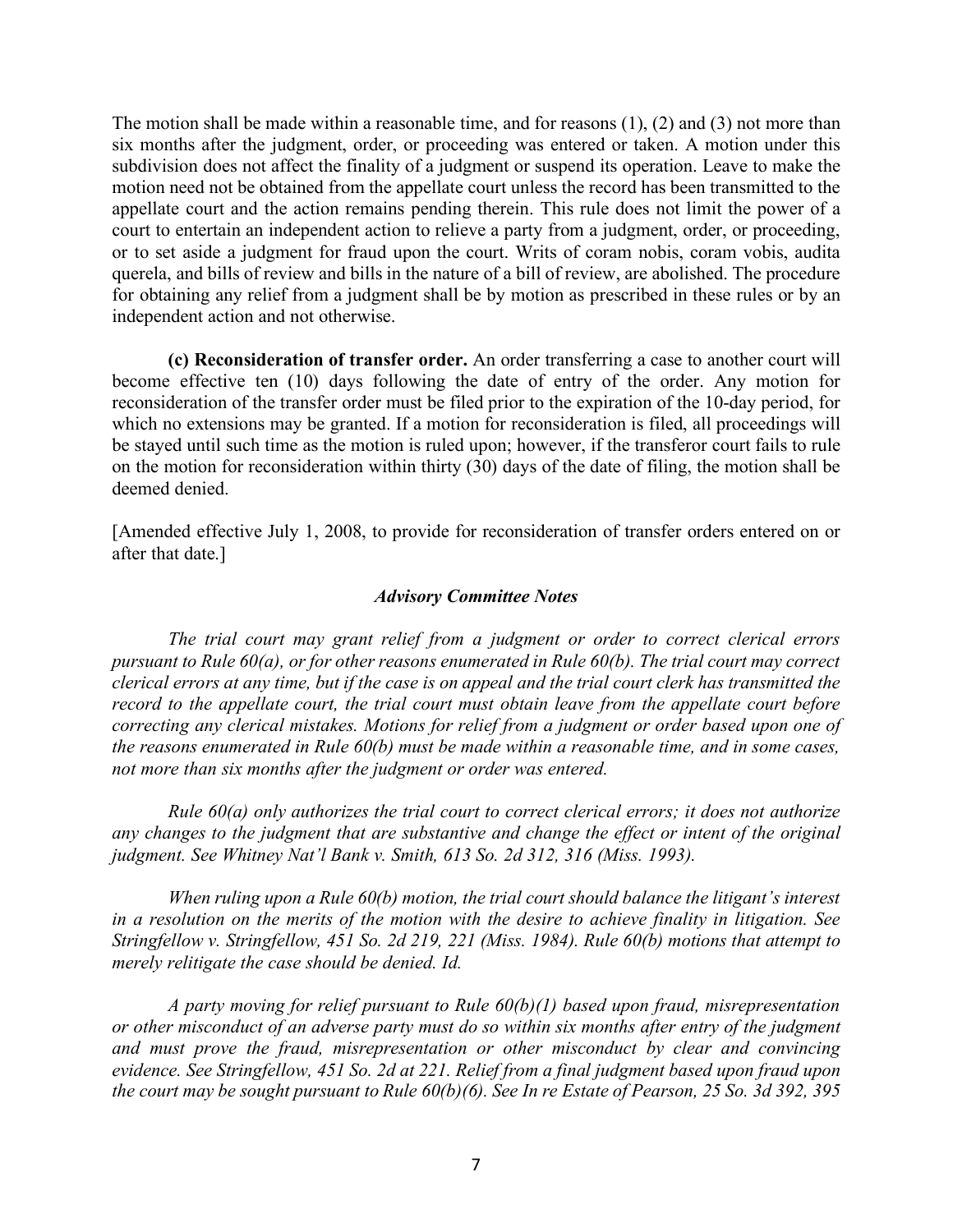*(Miss. Ct. App. 2009). "[R]elief based on 'fraud upon the court' is reserved for only the most egregious misconduct, and requires a showing of 'an unconscionable plan or scheme which is designed to improperly influence the court in its decision.'" Id. (citing Wilson v. Johns-Manville Sales Corp., 873 F.2d 869, 872 (5th Cir. 1989)).* 

*A party moving for relief pursuant to Rule 60(b)(2) based upon accident or mistake must do so within six months after entry of the judgment. A Rule 60(b)(2) motion will only be granted upon a showing of exceptional circumstances. Generally, "neither ignorance nor carelessness on the part of an attorney will provide grounds for relief." See Stringfellow, 451 So. 2d at 221.* 

*A party may move to set aside a default judgment pursuant to Rule 60(b)(2). When ruling on such a motion, the trial court may consider: (1) whether the default was caused by excusable neglect or a bona fide technical error; (2) whether the claimant will suffer prejudice if the default judgment is set aside; and (3) whether the defaulting party has a colorable defense to the merits. See State Highway Comm'n of Miss. v. Hyman, 592 So. 2d 952, 955 (Miss. 1991). Movant must show the specific facts of the meritorious defenses by affidavit or other sworn form of evidence. American Cable Corp. v. Trilogy Communications, Inc., 754 So. 2d 545 (Miss. 2000).*

*A party moving for relief pursuant to Rule 60(b)(3) based upon newly discovered evidence must do so within six months after entry of the judgment. To justify relief, the evidence: (i) must have been in existence at the time of trial; (ii) could not have been discovered by due diligence prior to the expiration of the ten-day period in which a Rule 59 motion for new trial could have been filed; (iii) must be material and not cumulative; and (iv) must be of such character as to probably produce a different result in the event of a new trial or be of such character as to require a different ruling on summary judgment. See January v. Barnes, 621 So. 2d 915, 920 (Miss. 1992).* 

*A party may move to set aside a void judgment pursuant to Rule 60(b)(4) more than six months after entry of the judgment if the delay in moving for relief was reasonable. See Ladner v. Logan, 857 So. 2d 764, 770 (Miss. 2003). A judgment is void if the trial court lacked jurisdiction over the subject matter or the parties or acted in a manner inconsistent with due process of law. See Bryant, Inc. v. Walters, 493 So. 2d 933, 938 (Miss. 1986).* 

*A party may move to set aside the judgment pursuant to Rule 60(b)(5) if the judgment has been satisfied, released or discharged or a prior judgment upon which it is based has been reversed or otherwise vacated. Rule 60(b)(5), however, "does not authorize relief from a judgment on the ground that the law applied by the court in making its adjudication has been subsequently overruled or declared erroneous in another and unrelated proceeding." See Regan v. S. Cent. Reg'l Med. Ctr., 47 So. 3d 651, 655 (Miss. 2010).* 

*A party may move to set aside the judgment pursuant to Rule 60(b)(6) if there are "extraordinary and compelling" circumstances justifying relief. When ruling on a Rule 60(b)(6) motion, the trial court may consider the following factors: "(1) [t]hat final judgments should not lightly be disturbed; (2) that the Rule 60(b) motion is not to be used as a substitute for appeal; (3) that the rule should be liberally construed in order to achieve substantial justice; (4) whether the motion was made within a reasonable time; (5) [omitted factor relevant only to default judgments]; (6) whether if the judgment was rendered after a trial on the merits-the movant had a fair*